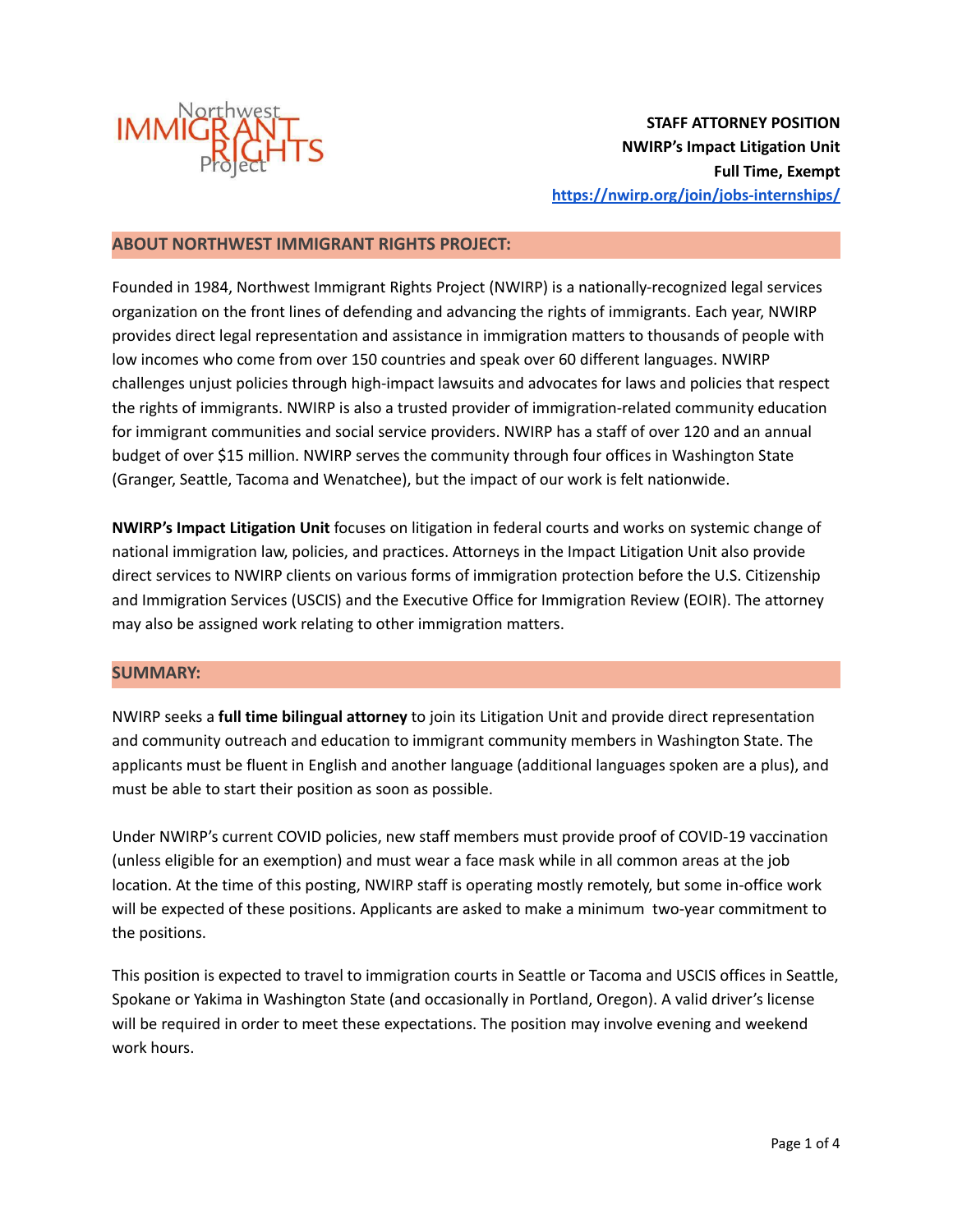### **BENEFITS AND COMPENSATION:**

Beginning annual salary for licensed attorneys with no prior experience is \$70,509.05 and is higher for attorneys with specific types of experience. For example, for someone with 10 years of qualifying experience the annual salary would be \$91,560; 20 years = \$107,448.39.

NWIRP is proud to be a unionized employer and this full time position is covered by NWIRP's Collective Bargaining Agreement. NWIRP offers a generous benefits package, including:

- Fully paid health, vision & dental plans for employee level coverage with employer-funded HRA and HSA options
- FSA and Dependent Care accounts
- Employer contribution of 3% of salary to 403(b) retirement plan
- Generous paid health-related leave and vacation (16 days during your first year)
- 12 weeks of paid parental leave after 6 months of employment, plus the ability to extend with state paid leave
- 14 paid Holidays with the ability to float 5 holidays
- Subsidized transit pass if based out of Seattle
- Employer-paid disability/life/AD&D coverage; Long-term care insurance
- 4 weeks of paid sabbatical after every five years of employment at NWIRP
- Eligibility to earn compensatory time

### **COMMITMENT TO INCLUSIVITY, EQUITY AND REPRESENTATION:**

Northwest Immigrant Rights Project is an equal opportunity employer committed to having a diverse staff, board, and volunteer base reflective of the communities we serve and that enhances our ability to create a vibrant environment where all members of the NWIRP community thrive. We strongly encourage applications from individuals who identify as Black, Indigenous, People of Color (BIPOC), immigrants (including people who were formerly detained, undocumented, or who have navigated the immigration legal system), women, people with disabilities, members of the LGBTQ+ community, and individuals with diverse cultural backgrounds and language abilities.

NWIRP is committed to providing a work environment free from discrimination and harassment. NWIRP does not discriminate on the basis of class, race, color, sex, marital status, sexual orientation, gender identity, veteran status, political ideology, age, creed, religion, ancestry, national origin, or the presence of any sensory, mental, or physical disability. Excepting any undue hardship, NWIRP will provide reasonable accommodations upon request for candidates taking part in all aspects of the selection process. Please contact [HR@nwirp.org.](mailto:HR@nwirp.org)

### **RESPONSIBILITIES:**

All NWIRP staff attorneys are expected to:

● Provide direct representation to individuals in removal proceedings before the Immigration Court, on appeal to the Board of Immigration Appeals or before the federal courts, and before the Department of Homeland Security;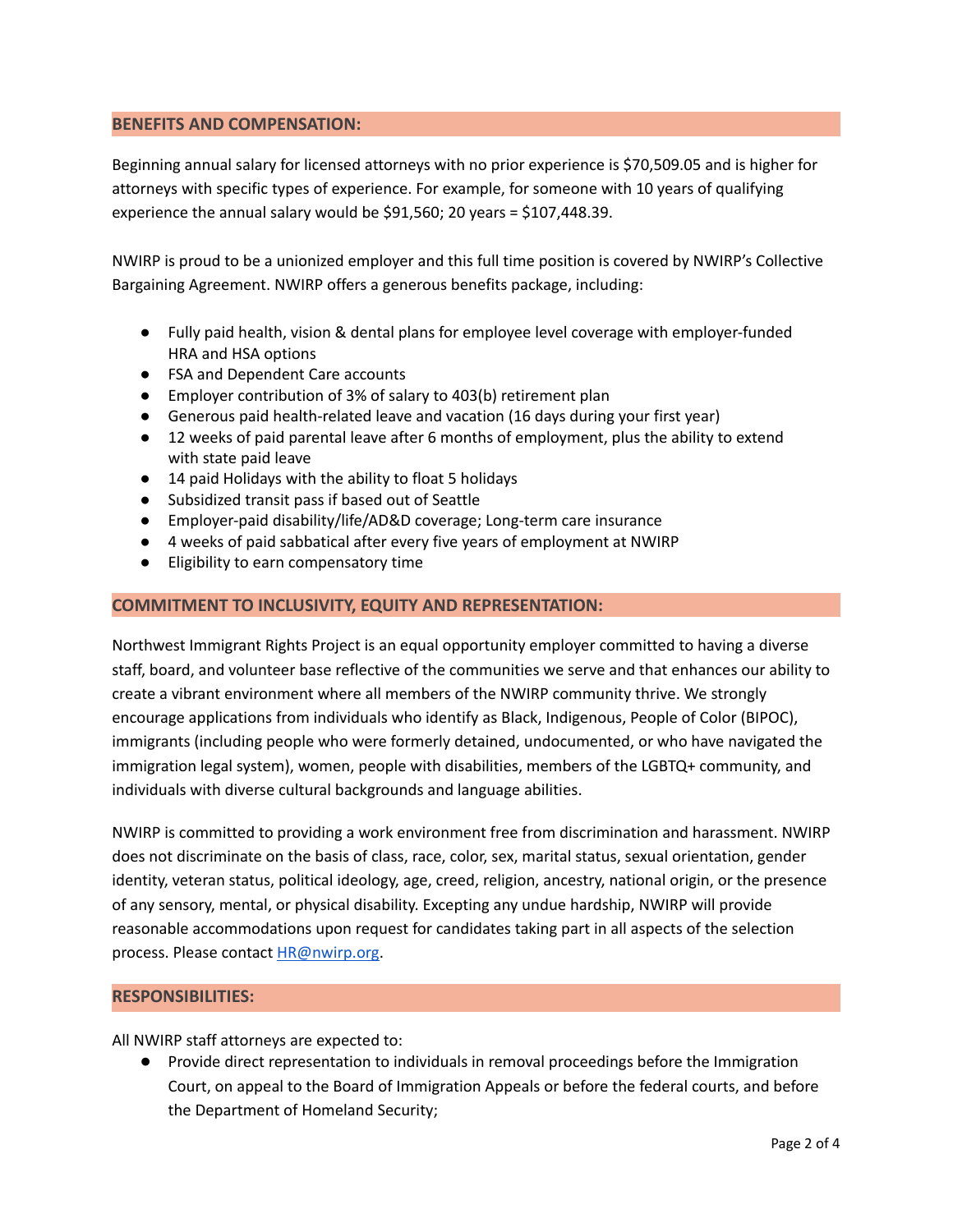- Provide direct representation to persons submitting affirmative applications with USCIS and the Department of State;
- Providing direct representation may include assignments to work with other office units as the need arises;
- Conduct intakes, by phone and in person, and interview clients to gather or clarify information;
- Conduct case analysis to determine eligibility for immigration protections/status under the immigration laws;
- Maintain a working knowledge of significant policies, laws, practices, and trends in immigration law, particularly as it impacts low-income immigrants and those impacted by the criminal justice system;
- Establish, organize, and maintain files up to date;
- Perform administrative tasks related to grant reporting such as timekeeping, submitting timesheets, tracking trainings and other duties in a timely manner;
- Participate in NWIRP's outreach, community education, and development efforts; and
- Perform other tasks and responsibilities assigned by supervisory staff depending upon NWIRP's needs.

### Specific to NWIRP's Litigation Unit

● Work collaboratively with the impact litigation team on cases in federal court, including class actions, petitions for writs of habeas corpus, petitions for review before the Court of Appeals, and civil rights damages actions, among others.

**Physical demands**: While performing the duties of this job, the employee is regularly required to sit, stand and walk; use hands to finger, handle, or feel; reach with hands and arms; talk and hear; utilize a phone, computer, keyboard, pen and paper. Occasional work on night and weekend hours. Travel may be required. Travel reimbursements apply.

**Emotional demands**: While performing the duties of this job, the employee is regularly required to discuss topics including, but not limited, to discrimination; child abuse, neglect, abandonment; domestic abuse; violence, and psychological trauma. Working in a detention center environment.

# **SKILLS AND QUALIFICATIONS:**

- Law degree;
- Admission to practice of law in a U.S. state (admission to practice (or ability to waive in) in Washington State is preferred);
- Demonstrated commitment to advancing and defending the rights of immigrants and willingness to support NWIRP's [mission,](https://www.nwirp.org/about/mission/#:~:text=Mission%20Statement,systemic%20advocacy%2C%20and%20community%20education.) vision and values;
- Fluent in English **and another language** (additional languages are encouraged);
- At least two years of prior litigation experience, required;
- Familiarity working with interpreters;